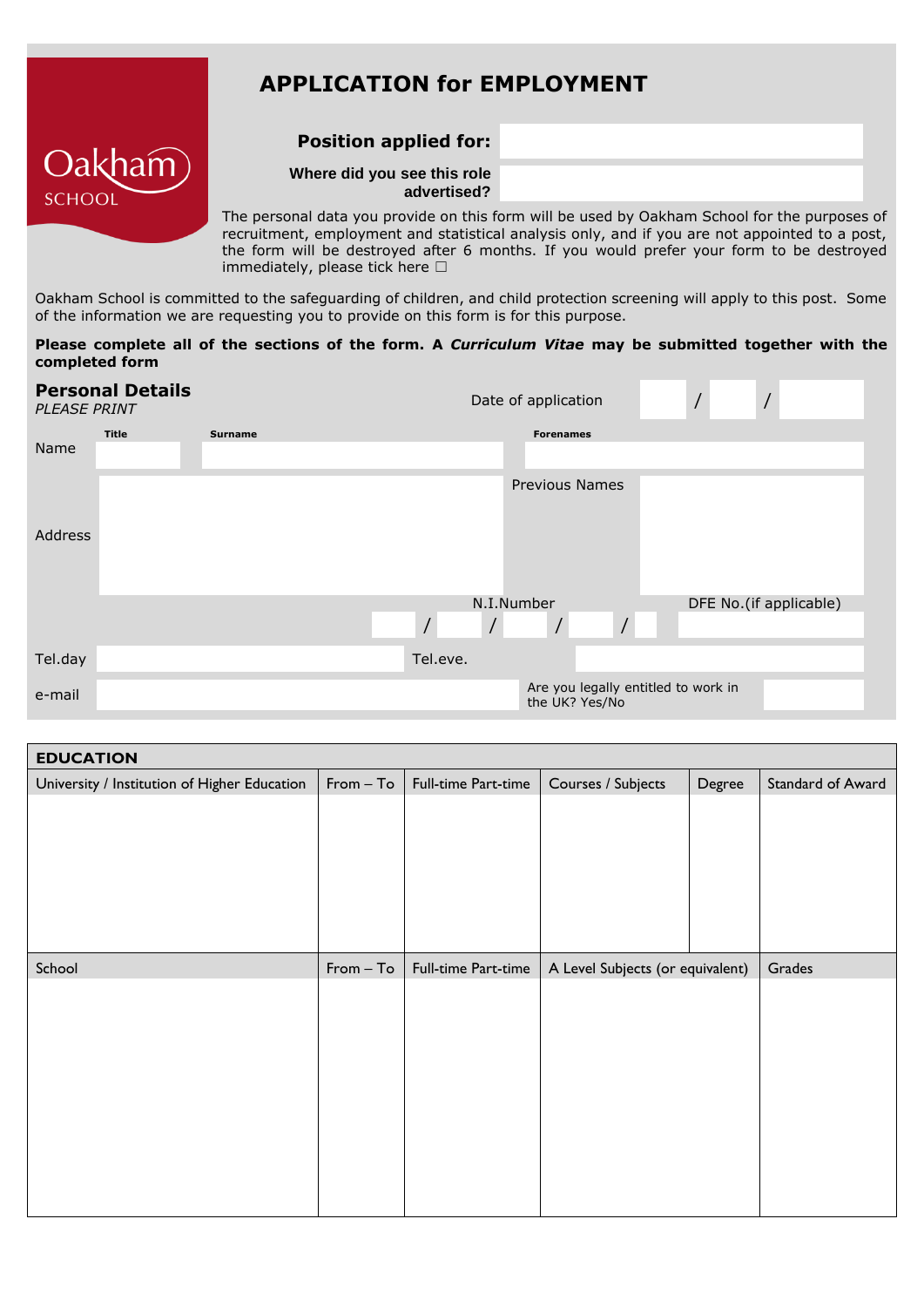Membership of professional institutions and other recent training/knowledge relevant to this post.

Continue on separate sheet if required

#### **EMPLOYMENT HISTORY**

Please supply a full history of all employment, self-employment and any periods of unemployment since leaving secondary education. Provide where appropriate explanations for any periods not in employment or selfemployment.

Present or most recent employer:

Address:

Your job title:

From: To:

Brief description of responsibilities:

Reason for leaving / wishing to leave:

Notice required (or when you could join us): Current salary: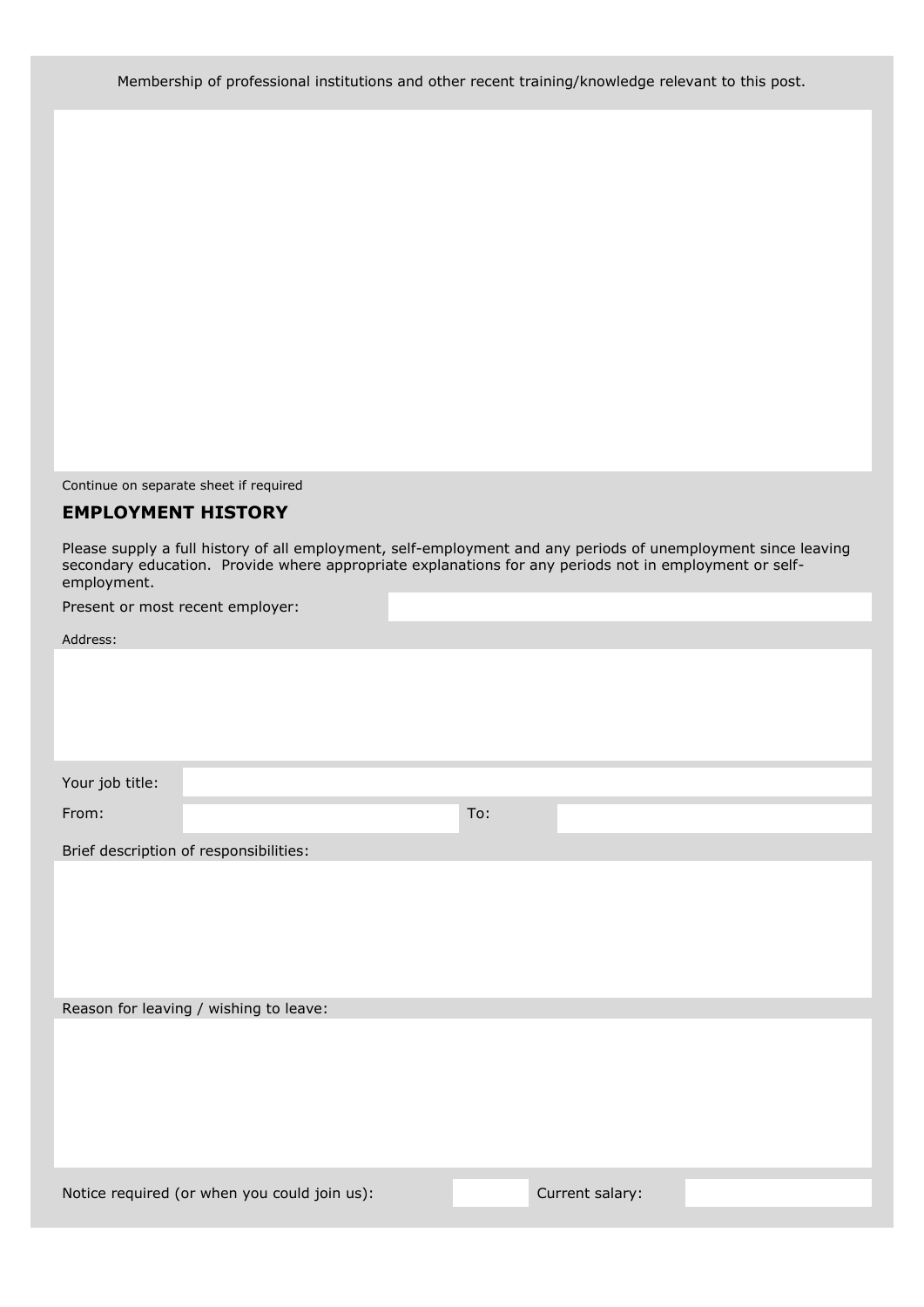| Previous employers (most recent first) | From | ${\sf To}$ | Position held, brief description of<br>duties and reasons for leaving |
|----------------------------------------|------|------------|-----------------------------------------------------------------------|
|                                        |      |            |                                                                       |
|                                        |      |            |                                                                       |
|                                        |      |            |                                                                       |
|                                        |      |            |                                                                       |
|                                        |      |            |                                                                       |
|                                        |      |            |                                                                       |
|                                        |      |            |                                                                       |
|                                        |      |            |                                                                       |
|                                        |      |            |                                                                       |
|                                        |      |            |                                                                       |
|                                        |      |            |                                                                       |
|                                        |      |            |                                                                       |
|                                        |      |            |                                                                       |
|                                        |      |            |                                                                       |
|                                        |      |            |                                                                       |
|                                        |      |            |                                                                       |
|                                        |      |            |                                                                       |
|                                        |      |            |                                                                       |
|                                        |      |            |                                                                       |
|                                        |      |            |                                                                       |
|                                        |      |            |                                                                       |
|                                        |      |            |                                                                       |
|                                        |      |            |                                                                       |
|                                        |      |            |                                                                       |
|                                        |      |            |                                                                       |
|                                        |      |            |                                                                       |
|                                        |      |            |                                                                       |
|                                        |      |            |                                                                       |
|                                        |      |            |                                                                       |
|                                        |      |            |                                                                       |
|                                        |      |            |                                                                       |
|                                        |      |            |                                                                       |
|                                        |      |            |                                                                       |
|                                        |      |            |                                                                       |